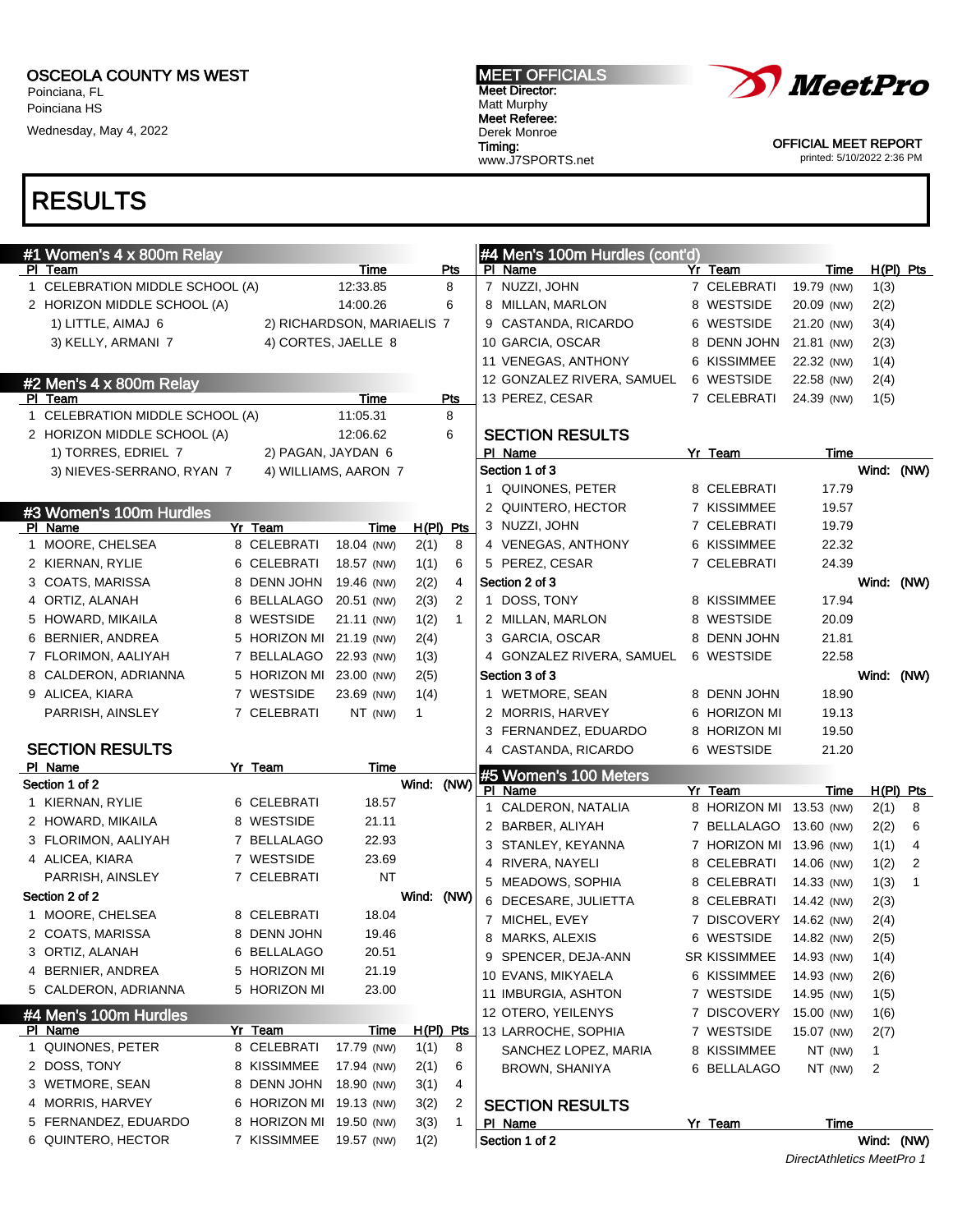Poinciana, FL Poinciana HS

Wednesday, May 4, 2022

## RESULTS

| #5 Women's 100 Meters (cont'd) |                         |            |      |                | #6 Men's 100 Meters (cont'd)          |                      |                             |              |
|--------------------------------|-------------------------|------------|------|----------------|---------------------------------------|----------------------|-----------------------------|--------------|
| PI Name                        | Yr Team                 | Time       |      |                | PI Name                               | Yr Team              | Time                        |              |
| 1 STANLEY, KEYANNA             | 7 HORIZON MI            | 13.96      |      |                | AMAYA, ELIAS                          | 8 CELEBRATI          | <b>NT</b>                   |              |
| 2 RIVERA, NAYELI               | 8 CELEBRATI             | 14.06      |      |                | #7 Women's 1600 Meters                |                      |                             |              |
| 3 MEADOWS, SOPHIA              | 8 CELEBRATI             | 14.33      |      |                | PI Name                               | Yr Team              | Time                        | Pts          |
| 4 SPENCER, DEJA-ANN            | <b>SR KISSIMMEE</b>     | 14.93      |      |                | 1 DECESARE, GIGI                      | 8 CELEBRATI          | 6:19.90                     | 8            |
| 5 IMBURGIA, ASHTON             | 7 WESTSIDE              | 14.95      |      |                | 2 SANTIAGO, SERENA                    | 7 CELEBRATI          | 6:22.17                     | 6            |
| 6 OTERO, YEILENYS              | 7 DISCOVERY             | 15.00      |      |                | 3 WHETSEL, MEAGAN                     | 7 CELEBRATI          | 6:42.49                     | 4            |
| SANCHEZ LOPEZ, MARIA           | 8 KISSIMMEE             | NT         |      |                | 4 BENOUTTAS, SOFYA                    | 8 HORIZON MI         | 8:09.46                     | 2            |
| Section 2 of 2                 |                         |            |      | Wind: (NW)     | 5 CARTER, LILLIAN                     | 7 HORIZON MI         | 8:40.40                     | $\mathbf{1}$ |
| 1 CALDERON, NATALIA            | 8 HORIZON MI            | 13.53      |      |                | PERRY, GEORGIA                        | 7 CELEBRATI          | NT                          |              |
| 2 BARBER, ALIYAH               | 7 BELLALAGO             | 13.60      |      |                |                                       |                      |                             |              |
| 3 DECESARE, JULIETTA           | 8 CELEBRATI             | 14.42      |      |                | #8 Men's 1600 Meters                  |                      |                             |              |
| 4 MICHEL, EVEY                 | 7 DISCOVERY             | 14.62      |      |                | PI Name                               | Yr Team              | Time                        | <u>Pts</u>   |
| 5 MARKS, ALEXIS                | 6 WESTSIDE              | 14.82      |      |                | 1 VONGPHRACHANH, MALECHI              | 7 CELEBRATI          | 5:23.90                     | 8            |
| 6 EVANS, MIKYAELA              | 6 KISSIMMEE             | 14.93      |      |                | 2 QUINTERO, HECTOR                    | 7 KISSIMMEE          | 5:54.47                     | 6            |
| 7 LARROCHE, SOPHIA             | 7 WESTSIDE              | 15.07      |      |                | 3 FOREHAND, EDWARD                    | 8 CELEBRATI          | 5:55.82                     | 4            |
| BROWN, SHANIYA                 | 6 BELLALAGO             | <b>NT</b>  |      |                | 4 VENEGAS, ANTHONY                    | 6 KISSIMMEE          | 5:57.80                     | 2            |
|                                |                         |            |      |                | 5 TORRES, EDRIEL                      | 7 HORIZON MI         | 5:57.87                     | $\mathbf{1}$ |
| #6 Men's 100 Meters<br>PI Name | Yr Team                 | Time       |      | $H(PI)$ Pts    | 6 ROSARIO, PRINCE                     | 6 HORIZON MI         | 6:03.96                     |              |
| 1 BASSETTE, WEDLEY             | 7 HORIZON MI 12.12 (NW) |            | 2(1) | 8              | 7 ONEIL, MICHAEL                      | 6 HORIZON MI         | 6:26.25                     |              |
| 2 JONES, BLAZE                 | 7 HORIZON MI 12.56 (NW) |            | 1(1) | 6              | 8 MASIONET, YARIEL                    | 7 BELLALAGO          | 6:35.02                     |              |
| 3 GARDNER, SAWYER              | 8 CELEBRATI             | 12.75 (NW) | 2(2) | $\overline{4}$ | 9 SAGRERO, GABRIEL                    | 8 KISSIMMEE          | 6:35.87                     |              |
| 4 DORILAS, WISDOM              | 8 KISSIMMEE             | 12.79 (NW) | 2(3) | $\overline{2}$ | 10 PARRA, MANUEL                      | 8 KISSIMMEE          | 6:46.54                     |              |
| 5 WORRELL, AMARI               | 8 WESTSIDE              | 12.92 (NW) | 2(4) | $\mathbf{1}$   | 11 FLORIMONTE, MICHAEL                | 7 CELEBRATI          | 6:58.38                     |              |
| 6 BEVERLY, ANTHONY             | 8 KISSIMMEE             | 13.01 (NW) | 2(5) |                | 12 HOSTOS, SEBASTIAN                  | 6 WESTSIDE           | 7:13.93                     |              |
| 7 CHRISTIE, DAVID              | 6 WESTSIDE              | 13.51 (NW) |      |                | 13 JOHNSON, GAVIN                     | 7 CELEBRATI          | 7:21.42                     |              |
| 8 LONG, STEVEN                 | 8 CELEBRATI             | 13.73 (NW) | 1(2) |                | CARLSON, DAVID                        | 7 CELEBRATI          | <b>NT</b>                   |              |
|                                |                         |            | 1(3) |                |                                       |                      |                             |              |
| 9 GIVENS, TAJ                  | 8 KISSIMMEE             | 13.80 (NW) | 1(4) |                |                                       |                      |                             |              |
| 10 BRICENO, SANTIAGO           | 6 WESTSIDE              | 14.16 (NW) | 2(6) |                | #9 Women's 4 x 100m Relay<br>PI Team  |                      | Time                        | Pts          |
| <b>EXILES, JEFTAH</b>          | 6 HORIZON MI            | NT (NW)    | 2    |                | 1 HORIZON MIDDLE SCHOOL (A)           |                      | 54.81                       | 8            |
| AMAYA, ELIAS                   | 8 CELEBRATI             | NT (NW)    | 2    |                | 1) PATTERSON, MAKAYLAH 8              |                      | 2) MCGOWAN, COLBREY 8       |              |
| <b>SECTION RESULTS</b>         |                         |            |      |                | 3) STANLEY, KEYANNA 7                 |                      | 4) CALDERON, NATALIA 8      |              |
|                                |                         |            |      |                | 2 CELEBRATION MIDDLE SCHOOL (A)       |                      | 56.31                       | 6            |
| PI Name<br>Section 1 of 2      | Yr Team                 | Time       |      | Wind: (NW)     | 3 BELLALAGO MIDDLE SCHOOL ACADEMY (A) |                      | 57.89                       | 4            |
| 1 JONES, BLAZE                 | 7 HORIZON MI            | 12.56      |      |                | 1) MONTEROSSA, AMIRELYS 6             |                      | 2) BAGUER, CHRISTINE 6      |              |
| 2 CHRISTIE, DAVID              | 6 WESTSIDE              | 13.51      |      |                | 3) ORTIZ, ALANAH 6                    | 4) BARBER, ALIYAH 7  |                             |              |
| 3 LONG, STEVEN                 | 8 CELEBRATI             | 13.73      |      |                | 4 DISCOVERY INTERMEDIATE SCHOOL (A)   |                      | 1:00.21                     | 2            |
| 4 GIVENS, TAJ                  | 8 KISSIMMEE             | 13.80      |      |                | 1) LEWIS, BRIANNA 7                   | 2) MICHEL, EVEY 7    |                             |              |
| Section 2 of 2                 |                         |            |      | Wind: (NW)     | 3) HOOKS, KALIA 7                     | 4) OTERO, YEILENYS 7 |                             |              |
| 1 BASSETTE, WEDLEY             | 7 HORIZON MI            | 12.12      |      |                | 5 WESTSIDE MIDDLE SCHOOL (A)          |                      |                             |              |
| 2 GARDNER, SAWYER              |                         |            |      |                | 1) RAINES, SAVANNAH                   |                      | 1:10.69                     |              |
|                                | 8 CELEBRATI             | 12.75      |      |                |                                       | 2) BLANCO, ANDREA 6  |                             |              |
| 3 DORILAS, WISDOM              | 8 KISSIMMEE             | 12.79      |      |                | 3) ROSAL, MEREDITH 6                  |                      | 4) YASELIS, ORTIZ-FONSECA 6 |              |
| 4 WORRELL, AMARI               | 8 WESTSIDE              | 12.92      |      |                | DENN JOHN MIDDLE SCHOOL (A)           |                      | ΝT                          |              |
| 5 BEVERLY, ANTHONY             | 8 KISSIMMEE             | 13.01      |      |                | 1) WHAYNE, ANIYAH 8                   |                      | 2) QUIRINDINGO, JULIE 8     |              |
| 6 BRICENO, SANTIAGO            | 6 WESTSIDE              | 14.16      |      |                | 3) COATS, MARISSA 8                   | 4) LABOY, NYLA 7     |                             |              |
| <b>EXILES, JEFTAH</b>          | 6 HORIZON MI            | NT         |      |                |                                       |                      |                             |              |

MEET OFFICIALS Meet Director: Matt Murphy Meet Referee: Derek Monroe Timing: www.J7SPORTS.net



OFFICIAL MEET REPORT printed: 5/10/2022 2:36 PM

DirectAthletics MeetPro 2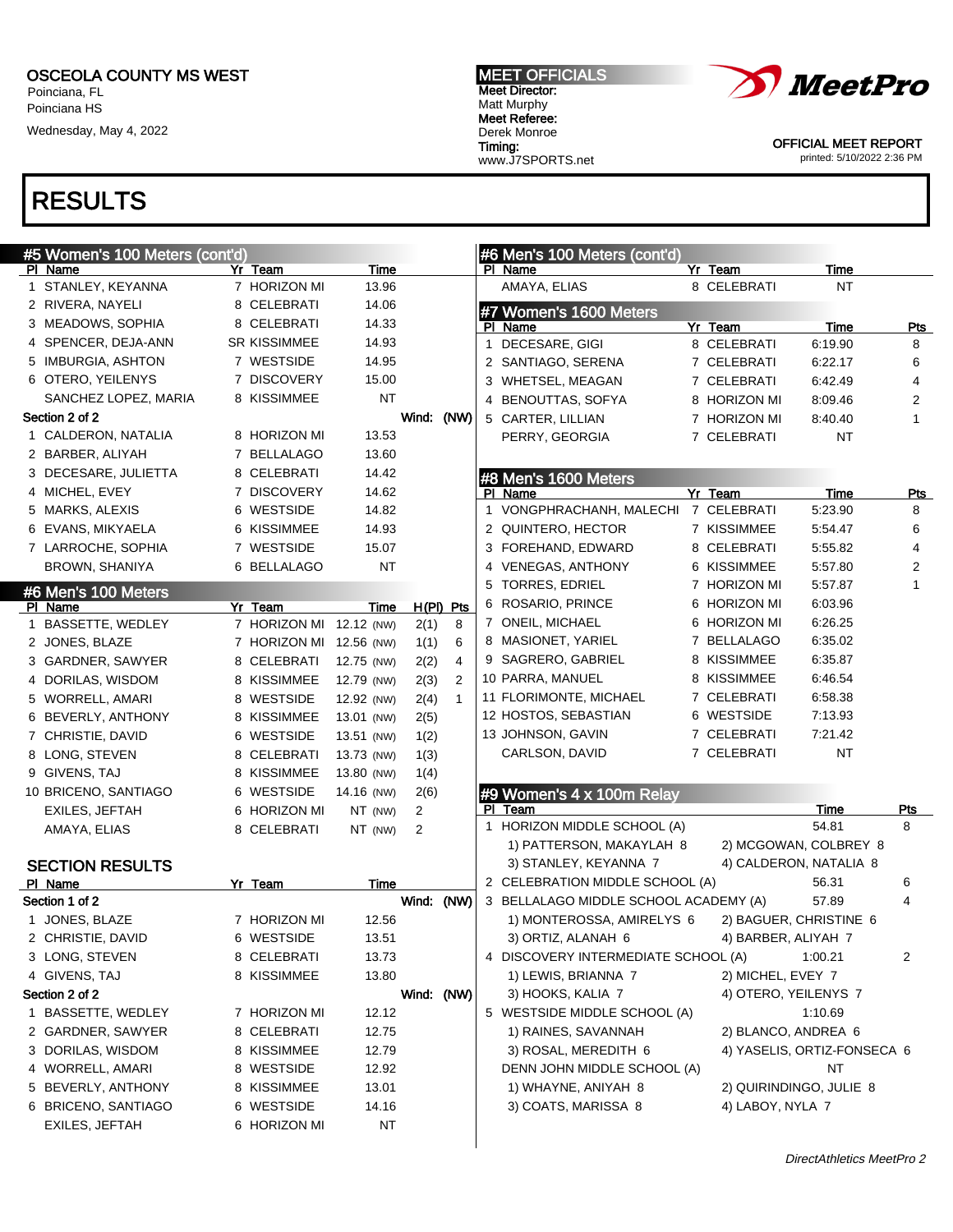5 HOWARD, MIKAILA 8 WESTSIDE 1:16.73

Poinciana, FL Poinciana HS

Wednesday, May 4, 2022

## RESULTS

| #10 Men's 4 x 100m Relay                         |                   |                       |              | Pts          | #11 Women's 400 Meters (cont'd) |                        | Time        |              |              |
|--------------------------------------------------|-------------------|-----------------------|--------------|--------------|---------------------------------|------------------------|-------------|--------------|--------------|
| PI Team<br>1 KISSIMMEE MIDDLE SCHOOL (A)         |                   | Time<br>50.16         |              | 8            | PI Name<br>6 HOOKS, KALIA       | Yr Team<br>7 DISCOVERY | 1:21.45     |              |              |
| 1) COLON APONTE, CESAR 8                         |                   | 2) BEVERLY, ANTHONY 8 |              |              | LABOY, NYLA                     | 7 DENN JOHN            | NT          |              |              |
| 3) DORILAS, WISDOM 8                             | 4) DOSS, TONY 8   |                       |              |              | SANTOS, ADRIANA                 | 6 BELLALAGO            | <b>NT</b>   |              |              |
|                                                  |                   | 51.29                 |              | 6            |                                 |                        |             |              |              |
| 2 CELEBRATION MIDDLE SCHOOL (A)                  |                   |                       |              |              | #12 Men's 400 Meters            |                        |             |              |              |
| 1) NUZZI, SEAN 8                                 | 2) LONG, STEVEN 8 |                       |              |              | PI Name                         | Yr Team                | Time        | $H(PI)$ Pts  |              |
| 3) GARDNER, SAWYER 8                             |                   | 4) ESCABEDO, DIEGO 8  |              |              | 1 LOPEZ, JORDAN                 | 8 HORIZON MI           | 58.24       | 2(1)         | 8            |
| 3 HORIZON MIDDLE SCHOOL (A)                      |                   | 52.36                 |              | 4            | 2 NUZZI, SEAN                   | 8 CELEBRATI            | 1:02.44     | 1(1)         | 6            |
| 1) JONES, BLAZE 7                                | 2) JEAN, JOVANI 8 |                       |              |              | 3 WORRELL, AMARI                | 8 WESTSIDE             | 1:03.53     | 2(2)         | 4            |
| 3) RIVERA, ZACHARY 6                             |                   | 4) BASSETTE, WEDLEY 7 |              |              | 4 GARCIA, OSCAR                 | 8 DENN JOHN            | 1:04.23     | 2(3)         | 2            |
| 4 WESTSIDE MIDDLE SCHOOL (A)                     |                   | 1:02.27               |              | 2            | 5 BRICENO, SANTIAGO             | 6 WESTSIDE             | 1:04.37     | 2(4)         | $\mathbf{1}$ |
| 1) GONZALEZ RIVERA, SAMUEL 6 2) SIMEON, QUINCY 6 |                   |                       |              |              | 6 ADOBAYA, JOHN                 | 7 HORIZON MI           | 1:04.50     | 2(5)         |              |
| 3) MOORE, KELLY 6                                | 4) LEWIS, DAMON 6 |                       |              |              | 7 GARLINGTON, J'MARI            | 7 KISSIMMEE            | 1:06.06     | 1(2)         |              |
|                                                  |                   |                       |              |              | 8 MORRISON, ETHAN               | 8 CELEBRATI            | 1:06.43     | 1(3)         |              |
| #11 Women's 400 Meters                           |                   |                       |              |              | 9 CORREA, ALEJANDRO             | 7 CELEBRATI            | 1:06.65     | 2(6)         |              |
| PI Name                                          | Yr Team           | Time                  | H(PI) Pts    |              | 10 MILLAN, MARLON               | 8 WESTSIDE             | 1:09.67     | 1(4)         |              |
| 1 BAGUER, CHRISTINE                              | 6 BELLALAGO       | 1:04.69               | 2(1)         | 8            | 11 GIVENS, TAJ                  | 8 KISSIMMEE            | 1:10.10     | 1(5)         |              |
| 2 KIERNAN, RYLIE                                 | 6 CELEBRATI       | 1:11.67               | 1(1)         | 6            | EXILES, JEFTAH                  | 6 HORIZON MI           | <b>NT</b>   | $\mathbf{1}$ |              |
| 3 BROWN, LENICEA                                 | 7 HORIZON MI      | 1:12.84               | 2(2)         | 4            | MASIONET, YARIEL                | 7 BELLALAGO            | <b>NT</b>   | 2            |              |
| 4 CRAWFORD, LILY                                 | 6 CELEBRATI       | 1:16.18               | 2(3)         | 2            | BENAVIDES, MARCO                | 8 KISSIMMEE            | <b>NT</b>   | 2            |              |
| 5 PEREZ, AGLAE                                   | 8 HORIZON MI      | 1:16.55               | 2(4)         | $\mathbf{1}$ |                                 |                        |             |              |              |
| 6 HOWARD, MIKAILA                                | 8 WESTSIDE        | 1:16.73               | 2(5)         |              | <b>SECTION RESULTS</b>          |                        |             |              |              |
| 7 PERRY, GEORGIA                                 | 7 CELEBRATI       | 1:17.06               | 1(2)         |              | PI Name                         | Yr Team                | Time        |              |              |
| 8 WILLIAMS, JAZALENA                             | -- HORIZON MI     | 1:18.79               | 1(3)         |              | Section 1 of 2                  |                        |             |              |              |
| 9 JOSENVILLE, JAMYIAH                            | 7 DISCOVERY       | 1:19.44               | 1(4)         |              | 1 NUZZI, SEAN                   | 8 CELEBRATI            | 1:02.44     |              |              |
| 10 LOGAN DAWKINS, ZAYAHN                         | 7 BELLALAGO       | 1:21.41               | 1(5)         |              | 2 GARLINGTON, J'MARI            | 7 KISSIMMEE            | 1:06.06     |              |              |
| 11 HOOKS, KALIA                                  | 7 DISCOVERY       | 1:21.45               | 2(6)         |              | 3 MORRISON, ETHAN               | 8 CELEBRATI            | 1:06.43     |              |              |
| SAHELIS, ORTIZ-FONSECA                           | 7 WESTSIDE        | NT                    | $\mathbf{1}$ |              | 4 MILLAN, MARLON                | 8 WESTSIDE             | 1:09.67     |              |              |
| MARKS, ALEXIS                                    | 6 WESTSIDE        | ΝT                    | $\mathbf{1}$ |              | 5 GIVENS, TAJ                   | 8 KISSIMMEE            | 1:10.10     |              |              |
| LABOY, NYLA                                      | 7 DENN JOHN       | NT                    | 2            |              | EXILES, JEFTAH                  | 6 HORIZON MI           | <b>NT</b>   |              |              |
| SANTOS, ADRIANA                                  | 6 BELLALAGO       | NT                    | 2            |              | Section 2 of 2                  |                        |             |              |              |
|                                                  |                   |                       |              |              | 1 LOPEZ, JORDAN                 | 8 HORIZON MI           | 58.24       |              |              |
| <b>SECTION RESULTS</b>                           |                   |                       |              |              | 2 WORRELL, AMARI                | 8 WESTSIDE             | 1:03.53     |              |              |
| PI Name                                          | Yr Team           | Time                  |              |              | 3 GARCIA, OSCAR                 | 8 DENN JOHN            | 1:04.23     |              |              |
| Section 1 of 2                                   |                   |                       |              |              | 4 BRICENO, SANTIAGO             | 6 WESTSIDE             | 1:04.37     |              |              |
| 1 KIERNAN, RYLIE                                 | 6 CELEBRATI       | 1:11.67               |              |              | 5 ADOBAYA, JOHN                 | 7 HORIZON MI           | 1:04.50     |              |              |
| 2 PERRY, GEORGIA                                 | 7 CELEBRATI       | 1:17.06               |              |              | 6 CORREA, ALEJANDRO             | 7 CELEBRATI            | 1:06.65     |              |              |
| 3 WILLIAMS, JAZALENA                             | -- HORIZON MI     | 1:18.79               |              |              | MASIONET, YARIEL                | 7 BELLALAGO            | NT          |              |              |
| 4 JOSENVILLE, JAMYIAH                            | 7 DISCOVERY       | 1:19.44               |              |              | BENAVIDES, MARCO                | 8 KISSIMMEE            | NT          |              |              |
| 5 LOGAN DAWKINS, ZAYAHN                          | 7 BELLALAGO       | 1:21.41               |              |              |                                 |                        |             |              |              |
| SAHELIS, ORTIZ-FONSECA                           | 7 WESTSIDE        | NT                    |              |              | #13 Women's 800 Meters          |                        |             |              |              |
| MARKS, ALEXIS                                    | 6 WESTSIDE        | NT                    |              |              | PI Name                         | Yr Team                | <u>Time</u> |              | <u>Pts</u>   |
| Section 2 of 2                                   |                   |                       |              |              | 1 MODEL, ZOEY                   | 8 CELEBRATI            | 2:52.23     |              | 8            |
| 1 BAGUER, CHRISTINE                              | 6 BELLALAGO       | 1:04.69               |              |              | 2 WHETSEL, MEAGAN               | 7 CELEBRATI            | 2:56.42     |              | 6            |
|                                                  |                   |                       |              |              | 3 LYLES, BRYNN                  | 7 CELEBRATI            | 2:57.16     |              | 4            |
| 2 BROWN, LENICEA                                 | 7 HORIZON MI      | 1:12.84               |              |              | 4 SANTIAGO, SERENA              | 7 CELEBRATI            | 2:57.26     |              | 2            |
| 3 CRAWFORD, LILY                                 | 6 CELEBRATI       | 1:16.18               |              |              | 5 DECESARE, GIGI                | 8 CELEBRATI            | 3:02.59     |              | 1            |
| 4 PEREZ, AGLAE                                   | 8 HORIZON MI      | 1:16.55               |              |              | 6 LITTLE, AIMAJ                 | 6 HORIZON MI           | 3:25.62     |              |              |



OFFICIAL MEET REPORT printed: 5/10/2022 2:36 PM

MEET OFFICIALS Meet Director: Matt Murphy Meet Referee: Derek Monroe Timing: www.J7SPORTS.net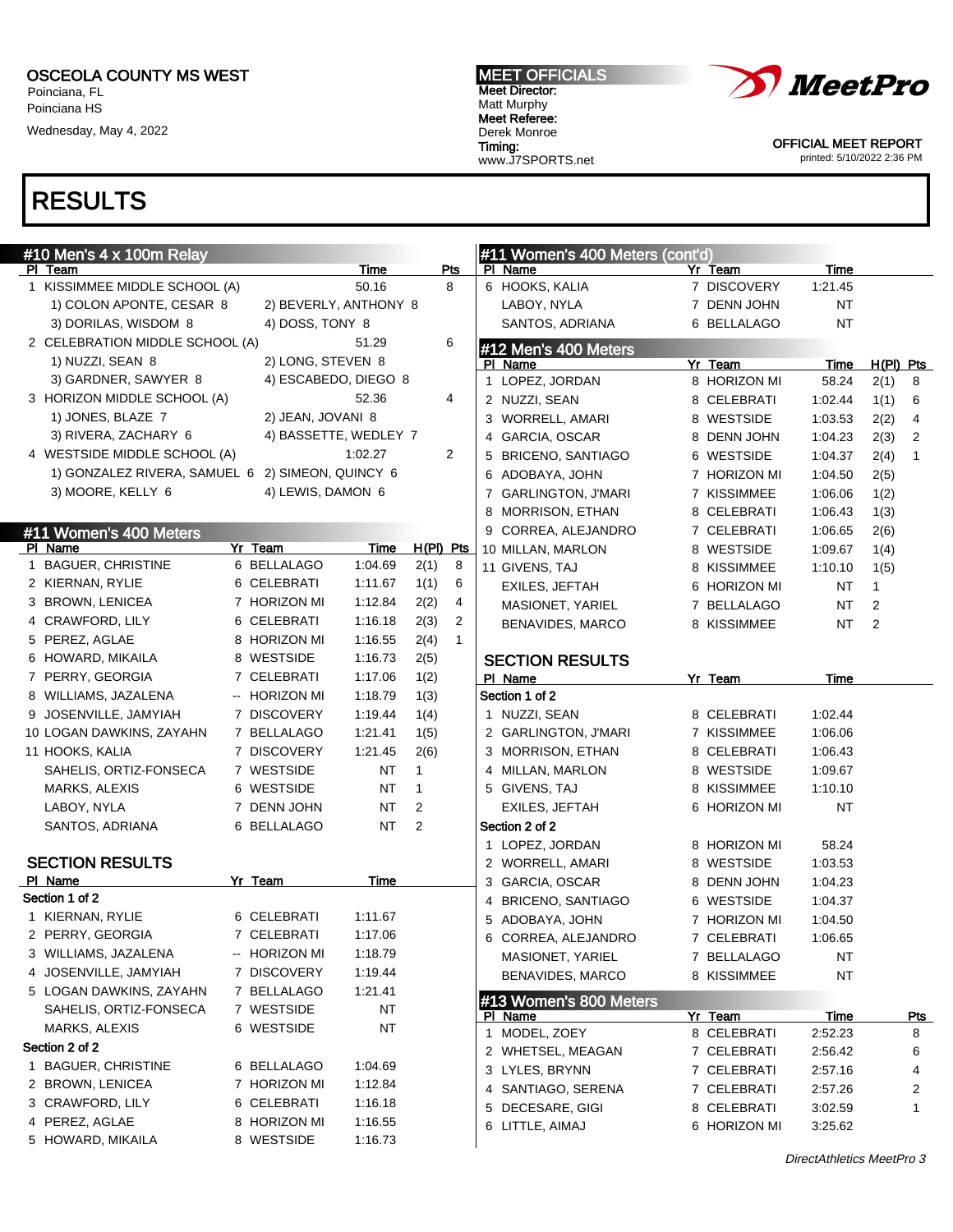Poinciana, FL Poinciana HS

Wednesday, May 4, 2022

## RESULTS

| #13 Women's 800 Meters (cont'd) |                        |            |              |                |   | #15 Women's 200 Meters (cont'd) |   |              |            |                |             |
|---------------------------------|------------------------|------------|--------------|----------------|---|---------------------------------|---|--------------|------------|----------------|-------------|
| PI Name                         | Yr Team                | Time       |              | Pts            |   | PI Name                         |   | Yr Team      | Time       |                |             |
| 7 CORTES, JAELLE                | 8 HORIZON MI           | 3:31.62    |              |                |   | 1 TURPIN, AKEELAH               |   | 7 DISCOVERY  | 31.27      |                |             |
| DEFREITAS, ELIANA               | 6 BELLALAGO            | <b>NT</b>  |              |                |   | 2 SPENCER, DEJA-ANN             |   | SR KISSIMMEE | 31.58      |                |             |
|                                 |                        |            |              |                |   | 3 PERRY, GEORGIA                |   | 7 CELEBRATI  | 33.87      |                |             |
| #14 Men's 800 Meters            |                        |            |              |                |   | SANCHEZ LOPEZ, MARIA            |   | 8 KISSIMMEE  | NT         |                |             |
| PI Name                         | Yr Team                | Time       |              | Pts            |   | POWELL, JAYLA                   |   | 7 WESTSIDE   | ΝT         |                |             |
| 1 QUINTERO, HECTOR              | 7 KISSIMMEE            | 2:33.76    |              | 8              |   | Section 2 of 3                  |   |              |            | Wind: (NW)     |             |
| 2 VONGPHRACHANH, MALECHI        | 7 CELEBRATI            | 2:34.61    |              | 6              |   | 1 MEADOWS, SOPHIA               |   | 8 CELEBRATI  | 29.54      |                |             |
| 3 PAGAN, JAYDAN                 | 6 HORIZON MI           | 2:43.69    |              | 4              |   | 2 MCGOWAN, COLBREY              |   | 8 HORIZON MI | 29.76      |                |             |
| 4 FOREHAND, EDWARD              | 8 CELEBRATI            | 2:44.49    |              | 2              |   | 3 LARROCHE, SOPHIA              |   | 7 WESTSIDE   | 31.49      |                |             |
| 5 MILLAN, MARLON                | 8 WESTSIDE             | 2:46.66    |              | $\mathbf{1}$   |   | 4 EVANS, MIKYAELA               |   | 6 KISSIMMEE  | 31.54      |                |             |
| 6 SAGRERO, GABRIEL              | 8 KISSIMMEE            | 2:52.48    |              |                |   | 5 LEWIS, BRIANNA                |   | 7 DISCOVERY  | 32.74      |                |             |
| 7 CORREA, ALEJANDRO             | 7 CELEBRATI            | 2:55.02    |              |                |   | 6 MORGAN, PIPER                 |   | 8 CELEBRATI  | 33.14      |                |             |
| 8 PARRA, MANUEL                 | 8 KISSIMMEE            | 2:59.27    |              |                |   | Section 3 of 3                  |   |              |            | Wind: (NW)     |             |
| 9 COCORAN, NATHANIEL            | 6 DENN JOHN            | 3:01.04    |              |                |   | 1 CALDERON, NATALIA             |   | 8 HORIZON MI | 28.33      |                |             |
| 10 CHONG, MATIAS                | 8 CELEBRATI            | 3:03.63    |              |                |   | 2 PATTERSON, MAKAYLAH           |   | 8 HORIZON MI | 30.15      |                |             |
| 11 CASTANDA, RICARDO            | 6 WESTSIDE             | 3:04.14    |              |                |   | 3 QUIRINDINGO, JULIE            | 8 | DENN JOHN    | 31.07      |                |             |
| 12 SIMEON, QUINCY               | 6 WESTSIDE             | 3:10.17    |              |                |   | 4 IMBURGIA, ASHTON              |   | 7 WESTSIDE   | 31.65      |                |             |
| 13 NIEVES-SERRANO, RYAN         | 7 HORIZON MI           | 3:10.25    |              |                |   | 5 MONTEROSSA, AMIRELYS          | 6 | BELLALAGO    | 32.02      |                |             |
| <b>BENAVIDES, MARCO</b>         | 8 KISSIMMEE            | ΝT         |              |                |   | 6 JAMES, MARQUASHIA             |   | 6 BELLALAGO  | 35.41      |                |             |
| <b>MORRISON, ETHAN</b>          | 8 CELEBRATI            | ΝT         |              |                |   | LABOY, NYLA                     |   | 7 DENN JOHN  | NT         |                |             |
| VALENS, DARREN                  | 8 HORIZON MI           | <b>NT</b>  |              |                |   | DEFREITAS, ELIANA               |   | 6 BELLALAGO  | NT         |                |             |
|                                 |                        |            |              |                |   | #16 Men's 200 Meters            |   |              |            |                |             |
| #15 Women's 200 Meters          |                        |            |              |                |   | PI Name                         |   | Yr Team      | Time       |                | $H(PI)$ Pts |
| PI Name                         | Yr Team                | Time       | H(PI) Pts    |                | 1 | JONES, BLAZE                    |   | 7 HORIZON MI | 25.87 (NW) | 2(1)           | 8           |
| 1 CALDERON, NATALIA             | 8 HORIZON MI           | 28.33 (NW) | 3(1)         | 8              |   | 2 BASSETTE, WEDLEY              |   | 7 HORIZON MI | 26.14 (NW) | 2(2)           | 6           |
| 2 MEADOWS, SOPHIA               | 8 CELEBRATI            | 29.54 (NW) | 2(1)         | 6              |   | 3 COLON APONTE, CESAR           |   | 8 KISSIMMEE  | 26.54 (NW) | 2(3)           | 4           |
| 3 MCGOWAN, COLBREY              | 8 HORIZON MI           | 29.76 (NW) | 2(2)         | 4              |   | 4 SPENCER, DANIEL               |   | 8 HORIZON MI | 28.52 (NW) | 1(1)           | 2           |
| 4 PATTERSON, MAKAYLAH           | 8 HORIZON MI           | 30.15 (NW) | 3(2)         | $\overline{2}$ |   | 5 HECTOR, CAMACHO               |   | 8 CELEBRATI  | 29.34 (NW) | 2(4)           | 1           |
| 5 QUIRINDINGO, JULIE            | 8 DENN JOHN            | 31.07 (NW) | 3(3)         | $\mathbf{1}$   |   | 6 KNIGHT, JEREMIAH              |   | 6 WESTSIDE   | 31.77 (NW) | 2(5)           |             |
| 6 TURPIN, AKEELAH               | 7 DISCOVERY            | 31.27 (NW) | 1(1)         |                |   | 7 GUIDICE, MICHAEL              |   | 6 CELEBRATI  | 33.31 (NW) | 2(6)           |             |
| 7 LARROCHE, SOPHIA              | 7 WESTSIDE             | 31.49 (NW) | 2(3)         |                |   | 8 MOORE, KELLY                  |   | 6 WESTSIDE   | 34.43 (NW) | 1(2)           |             |
| 8 EVANS, MIKYAELA               | 6 KISSIMMEE            | 31.54 (NW) | 2(4)         |                |   | 9 LEISTOKOW, BRADY              |   | 6 CELEBRATI  | 41.11 (NW) | 1(3)           |             |
| 9 SPENCER, DEJA-ANN             |                        |            |              |                |   |                                 |   |              |            | $\mathbf{1}$   |             |
|                                 | <b>SR KISSIMMEE</b>    | 31.58 (NW) | 1(2)         |                |   | USHER, JOSIAH                   |   | 7 KISSIMMEE  | NT (NW)    |                |             |
| 10 IMBURGIA, ASHTON             | 7 WESTSIDE             | 31.65 (NW) | 3(4)         |                |   | CARRION, SALVATORE              |   | 6 WESTSIDE   | NT (NW)    | 2              |             |
| 11 MONTEROSSA, AMIRELYS         | 6 BELLALAGO            | 32.02 (NW) | 3(5)         |                |   | <b>GARLINGTON, J'MARI</b>       |   | 7 KISSIMMEE  | NT (NW)    | $\overline{c}$ |             |
| 12 LEWIS, BRIANNA               | 7 DISCOVERY 32.74 (NW) |            | 2(5)         |                |   |                                 |   |              |            |                |             |
| 13 MORGAN, PIPER                | 8 CELEBRATI            | 33.14 (NW) | 2(6)         |                |   | <b>SECTION RESULTS</b>          |   |              |            |                |             |
| 14 PERRY, GEORGIA               | 7 CELEBRATI            | 33.87 (NW) | 1(3)         |                |   | PI Name                         |   | Yr Team      | Time       |                |             |
| 15 JAMES, MARQUASHIA            | 6 BELLALAGO            | 35.41 (NW) | 3(6)         |                |   | Section 1 of 2                  |   |              |            | Wind: (NW)     |             |
| LABOY, NYLA                     | 7 DENN JOHN            | NT (NW)    | 3            |                |   | 1 SPENCER, DANIEL               |   | 8 HORIZON MI | 28.52      |                |             |
| SANCHEZ LOPEZ, MARIA            | 8 KISSIMMEE            | NT (NW)    | $\mathbf{1}$ |                |   | 2 MOORE, KELLY                  |   | 6 WESTSIDE   | 34.43      |                |             |
| POWELL, JAYLA                   | 7 WESTSIDE             | NT (NW)    | $\mathbf{1}$ |                |   | 3 LEISTOKOW, BRADY              |   | 6 CELEBRATI  | 41.11      |                |             |
| DEFREITAS, ELIANA               | 6 BELLALAGO            | NT (NW)    | 3            |                |   | USHER, JOSIAH                   |   | 7 KISSIMMEE  | NT         |                |             |
|                                 |                        |            |              |                |   | Section 2 of 2                  |   |              |            | Wind: (NW)     |             |
| <b>SECTION RESULTS</b>          |                        |            |              |                |   | 1 JONES, BLAZE                  |   | 7 HORIZON MI | 25.87      |                |             |
| PI Name<br>Section 1 of 3       | Yr Team                | Time       | Wind: (NW)   |                |   | 2 BASSETTE, WEDLEY              |   | 7 HORIZON MI | 26.14      |                |             |

MEET OFFICIALS Meet Director: Matt Murphy Meet Referee: Derek Monroe

Timing:

www.J7SPORTS.net



OFFICIAL MEET REPORT printed: 5/10/2022 2:36 PM

DirectAthletics MeetPro 4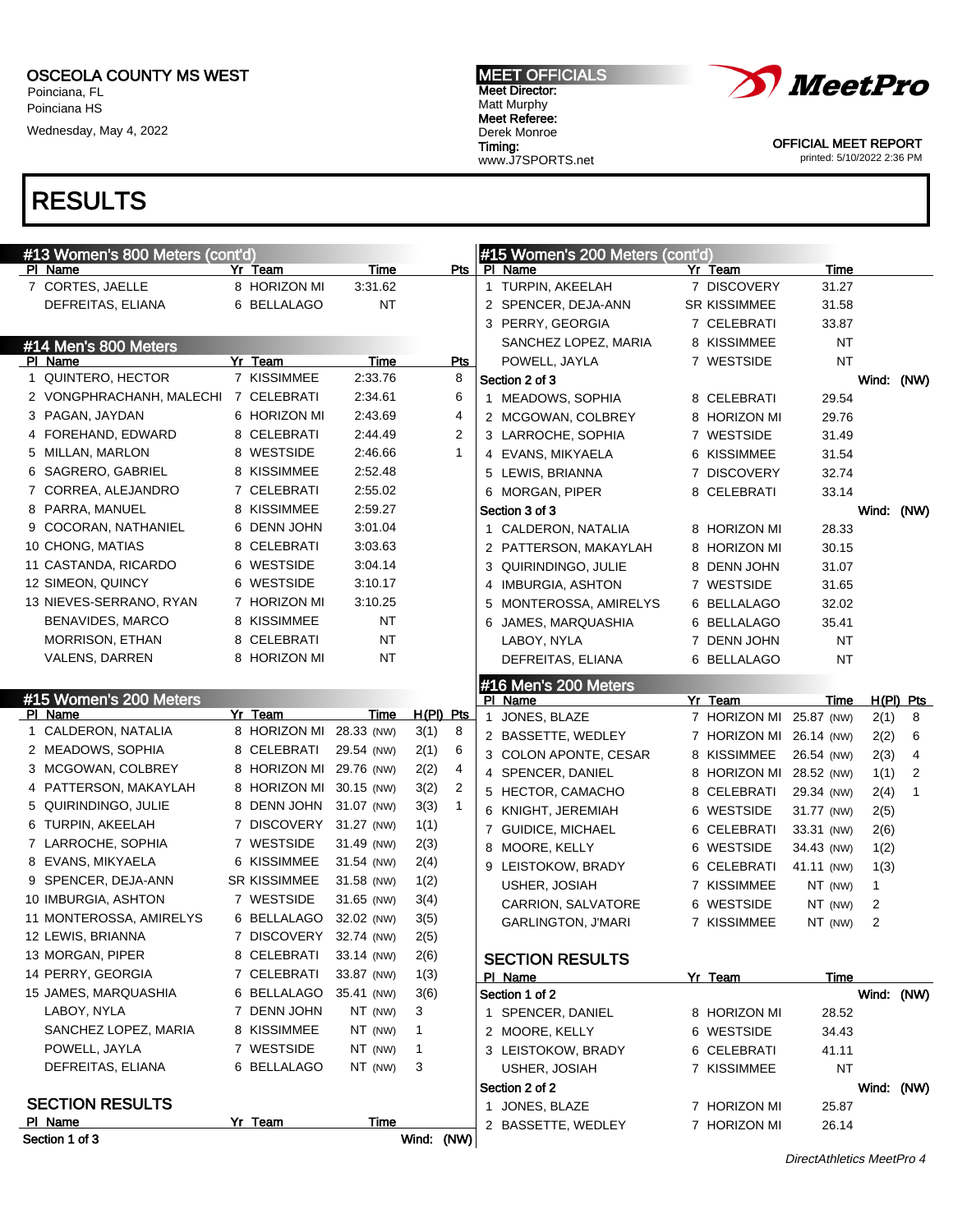Poinciana, FL Poinciana HS

Wednesday, May 4, 2022

#### MEET OFFICIALS Meet Director: Matt Murphy Meet Referee: Derek Monroe Timing: www.J7SPORTS.net



OFFICIAL MEET REPORT printed: 5/10/2022 2:36 PM

## RESULTS

| #16 Men's 200 Meters (cont'd)       |                          |                        |                | #21 Men's Long Jump (cont'd)                     |                          |                           |                |
|-------------------------------------|--------------------------|------------------------|----------------|--------------------------------------------------|--------------------------|---------------------------|----------------|
| PI Name                             | Yr Team                  | Time                   |                | PI Name                                          | Yr Team                  | <b>Mark</b>               | Pts            |
| 3 COLON APONTE, CESAR               | 8 KISSIMMEE              | 26.54                  |                | 3 WETMORE, SEAN                                  | 8 DENN JOHN 14' 6" (NW)  |                           | $\overline{4}$ |
| 4 HECTOR, CAMACHO                   | 8 CELEBRATI              | 29.34                  |                | 4 FERNANDEZ, EDUARDO                             | 8 HORIZON MI 14' 1" (NW) |                           | $\overline{2}$ |
| 5 KNIGHT, JEREMIAH                  | 6 WESTSIDE               | 31.77                  |                | 5 NUZZI, SEAN                                    | 8 CELEBRATI 14' 1" (NW)  |                           | $\mathbf{1}$   |
| 6 GUIDICE, MICHAEL                  | 6 CELEBRATI              | 33.31                  |                | 6 LONG, STEVEN                                   | 8 CELEBRATI 13' 10" (NW) |                           |                |
| CARRION, SALVATORE                  | 6 WESTSIDE               | <b>NT</b>              |                | 7 VONGPHRACHANH, MALECHI 7 CELEBRATI 13' 4" (NW) |                          |                           |                |
| <b>GARLINGTON, J'MARI</b>           | 7 KISSIMMEE              | <b>NT</b>              |                | 8 QUINTERO, HECTOR                               | 7 KISSIMMEE 12' 10" (NW) |                           |                |
| #17 Men's 4 x 400m Relay            |                          |                        |                | 9 USHER, JOSIAH                                  | 7 KISSIMMEE 12' 6" (NW)  |                           |                |
| PI Team                             |                          | Time                   | Pts            | 10 HOSTOS, SEBASTIAN                             | 6 WESTSIDE 10' 10" (NW)  |                           |                |
| 1 HORIZON MIDDLE SCHOOL (A)         |                          | 4:27.27                | 8              | 11 LEWIS, DAMON                                  | 6 WESTSIDE 10' 9" (NW)   |                           |                |
| 1) ADOBAYA, JOHN 7                  |                          | 2) EXILES, JEFTAH 6    |                | 12 FIORE, PHILIP                                 | 8 WESTSIDE 9'0" (NW)     |                           |                |
| 3) WHARDON, ADEN 6                  |                          | 4) LOPEZ, JORDAN 8     |                | BEVERLY, ANTHONY                                 | 8 KISSIMMEE NM (NW)      |                           |                |
| 2 CELEBRATION MIDDLE SCHOOL (A)     |                          | 4:34.17                | 6              |                                                  |                          |                           |                |
| 3 WESTSIDE MIDDLE SCHOOL (A)        |                          | 5:41.26                | 4              | #22 Women's Long Jump                            |                          |                           |                |
| 1) CHRISTIE, DAVID 6                |                          | 2) CASTANDA, RICARDO 6 |                | PI Name                                          | Yr Team                  | <b>Mark</b>               | Pts            |
| 3) HOSTOS, SEBASTIAN 6              |                          | 4) WORRELL, AMARI 8    |                | 1 STANLEY, KEYANNA                               | 7 HORIZON MI 15' 0" (NW) |                           | 8              |
|                                     |                          |                        |                | 2 BAGUER, CHRISTINE                              | 6 BELLALAGO 13' 6" (NW)  |                           | 6              |
| #18 Women's 4 x 400m Relay          |                          |                        |                | 3 LABOY, NYLA                                    | 7 DENN JOHN 12' 10" (NW) |                           | 4              |
| PI Team                             |                          | Time                   | Pts            | 4 MOORE, CHELSEA                                 | 8 CELEBRATI 11'5" (NW)   |                           | 2              |
| 1 CELEBRATION MIDDLE SCHOOL (A)     |                          | 5:01.73                | 8              | 5 VENZEN, BRIHANNA                               | 7 DENN JOHN 11' 5" (NW)  |                           | $\mathbf{1}$   |
| 2 HORIZON MIDDLE SCHOOL (A)         |                          | 5:26.37                | 6              | 6 MARKS, ALEXIS                                  | 6 WESTSIDE 11'3" (NW)    |                           |                |
| 1) CHARLES, CIERRA 7                | 2) PEREZ, AGLAE 8        |                        |                | 7 SANTIAGO, SERENA                               | 7 CELEBRATI 11'2" (NW)   |                           |                |
| 3) WILLIAMS, JAZLENA 8              |                          | 4) BROWN, LENICEA 7    |                | 8 MONTEROSSA, AMIRELYS                           | 6 BELLALAGO 10'8" (NW)   |                           |                |
| BELLALAGO MIDDLE SCHOOL ACADEMY (A) |                          | <b>NT</b>              |                | 9 BARBER, ALIYAH                                 | 7 BELLALAGO 10' 7" (NW)  |                           |                |
| 1) DEFREITAS, ELIANA 6              |                          | 2) SANTOS, ADRIANA 6   |                | 10 YASELIS, ORTIZ-FONSECA                        | 6 WESTSIDE 10' 4" (NW)   |                           |                |
| 3) LOGAN DAWKINS, ZAYAHN 7          |                          | 4) JAMES, MARQUASHIA 6 |                | 11 PARRISH, AINSLEY                              | 7 CELEBRATI 9'0" (NW)    |                           |                |
|                                     |                          |                        |                | COATS, MARISSA                                   | 8 DENN JOHN NM (NW)      |                           |                |
| #19 Men's High Jump                 |                          |                        |                | HOWARD, MIKAILA                                  | 8 WESTSIDE NM (NW)       |                           |                |
| PI Name                             | Yr Team                  | Mark                   | Pts            |                                                  |                          |                           |                |
| 1 GARDNER, SAWYER                   | 8 CELEBRATI 5'0"         |                        | 8              | #23 Men's Triple Jump                            |                          |                           |                |
| 2 WORRELL, AMARI                    | 8 WESTSIDE 4'10"         |                        | 6              | PI Name                                          | Yr Team                  | Mark                      | Pts            |
| 3 MILLAN, MARLON                    | 8 WESTSIDE 4'6"          |                        | 4              | 1 FERNANDEZ, EDUARDO                             | 8 HORIZON MI 32' 4" (NW) |                           | 8              |
| 4 JELLEY, TIEGE                     | 7 CELEBRATI 4'6"         |                        | 2              | 2 WETMORE, SEAN                                  | 8 DENN JOHN 30' 7" (NW)  |                           | 6              |
| 5 CARLSON, MATTHEW                  | 7 CELEBRATI 4'2"         |                        | $\mathbf{1}$   | 3 VONGPHRACHANH, MALECHI 7 CELEBRATI 29'6" (NW)  |                          |                           | 4              |
| LINDSAY, HUNTER                     | 6 WESTSIDE NH            |                        |                | 4 NUZZI, JOHN                                    | 7 CELEBRATI 27' 3" (NW)  |                           | 2              |
|                                     |                          |                        |                | 5 GUIDICE, MICHAEL                               | 6 CELEBRATI 25' 4" (NW)  |                           | $\mathbf{1}$   |
| #20 Women's High Jump               |                          |                        |                | CASTANDA, RICARDO                                | 6 WESTSIDE NM (NW)       |                           |                |
| PI Name                             | Yr Team                  | Mark                   | <u>Pts</u>     | SIMEON, QUINCY                                   | 6 WESTSIDE NM (NW)       |                           |                |
| 1 MOORE, CHELSEA                    | 8 CELEBRATI 3' 10"       |                        | 8              | MOORE, KELLY                                     | 6 WESTSIDE NM (NW)       |                           |                |
| 2 HOWARD, MIKAILA                   | 8 WESTSIDE 3'10"         |                        | 6              |                                                  |                          |                           |                |
| 3 MARKS, ALEXIS                     | 6 WESTSIDE 3'8"          |                        | 4              | #24 Women's Triple Jump                          |                          |                           |                |
| 4 DECESARE, GIGI                    | 8 CELEBRATI 3'8"         |                        | $\overline{2}$ | PI Name                                          | Yr Team                  | Mark                      | <u>Pts</u>     |
| MODEL, ZOEY                         | 8 CELEBRATI NH           |                        |                | 1 CALDERON, NATALIA                              | 8 HORIZON MI 32' 5" (NW) |                           | 8              |
|                                     |                          |                        |                | 2 COATS, MARISSA                                 | 8 DENN JOHN 30' 5" (NW)  |                           | 6              |
| #21 Men's Long Jump                 |                          |                        |                | 3 DECESARE, JULIETTA                             | 8 CELEBRATI 26' 4" (NW)  |                           | 4              |
| <u>PI Name</u>                      | Yr Team                  | <b>Mark</b>            | Pts            | 4 LYLES, BRYNN                                   | 7 CELEBRATI 26' 1" (NW)  |                           | 2              |
| 1 LOPEZ, JORDAN                     | 8 HORIZON MI 15' 8" (NW) |                        | 8              | <b>IMBURGIA, ASHTON</b>                          | 7 WESTSIDE NM (NW)       |                           |                |
| 2 GARCIA, OSCAR                     | 8 DENN JOHN 14' 8" (NW)  |                        | 6              | MARKS, ALEXIS                                    | 6 WESTSIDE NM (NW)       |                           |                |
|                                     |                          |                        |                |                                                  |                          | DirectAthletics MeetPro 5 |                |